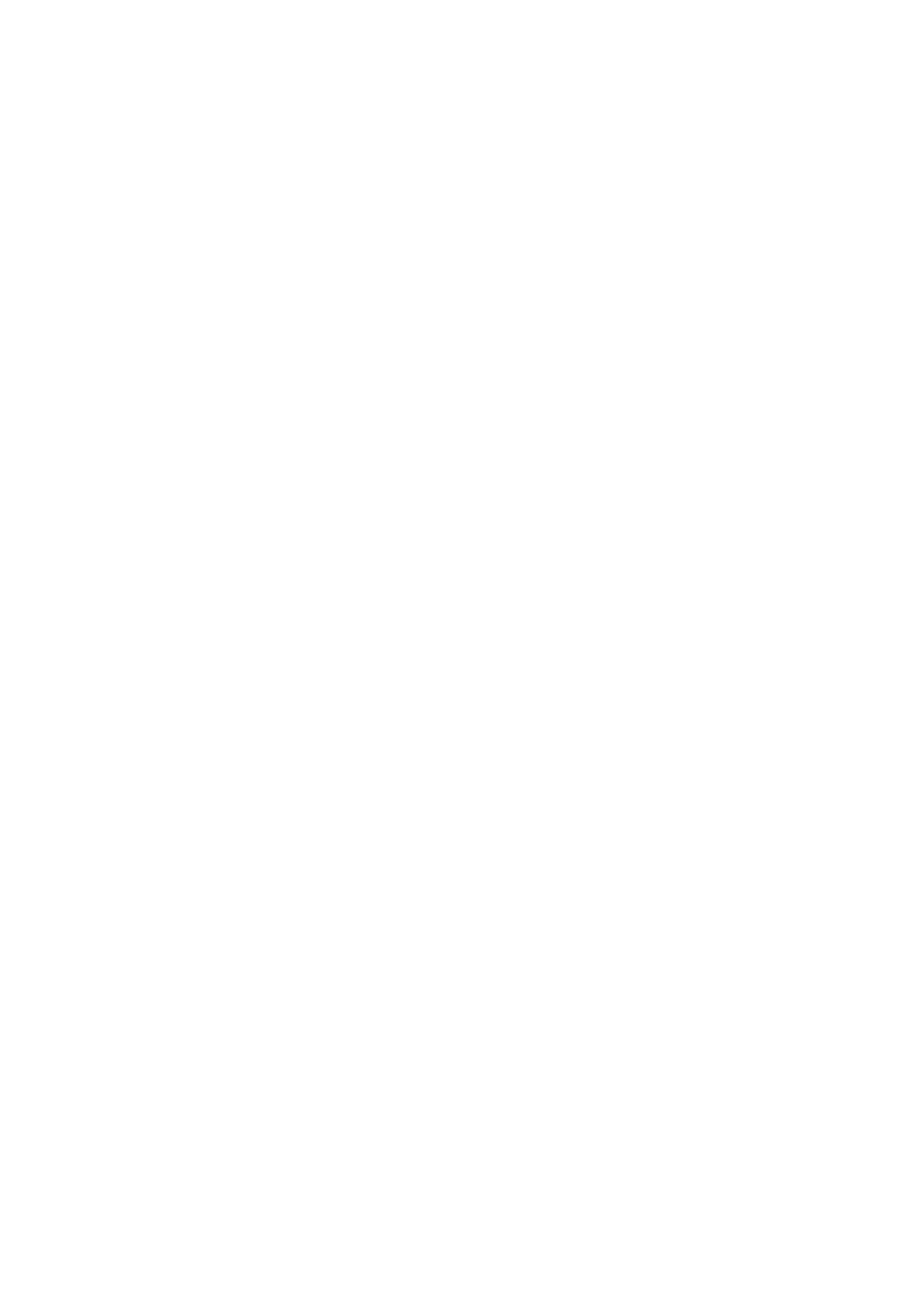

## **1 Welcome**

# **2 Apologies**

Resolution number MHFJC/2022/16

MOVED by Chairperson J Turner, seconded by Member K Thomas:

**That the Manukau Harbour Forum:**

**a) accept the apology from member Saffron Toms.**

**CARRIED**

## **3 Declaration of Interest**

There were no declarations of interest.

# **4 Confirmation of Minutes**

Resolution number MHFJC/2022/17

MOVED by Member K Thomas, seconded by Chairperson J Turner:

## **That the Manukau Harbour Forum:**

**a) confirm the minutes of its ordinary meeting, held on Friday, 8 April 2022, as true and correct.**

**CARRIED**

## **5 Leave of Absence**

There were no leaves of absence.

#### **6 Acknowledgements**

#### **Lemauga Lydia Sosene List MP**

The Manukau Harbour Forum congratulates Lemauga Lydia Sosene who was sworn in at Parliament on Tuesday 3 May followed by her maiden speech on 4 May 2022. Lemauga has served on the forum and been a champion for the Manukau Harbour.

# **7 Petitions**

There were no petitions.

#### **8 Deputations**

There were no deputations.

# **9 Public Forum**

There was no public forum.

## **10 Extraordinary Business**

There was no extraordinary business.